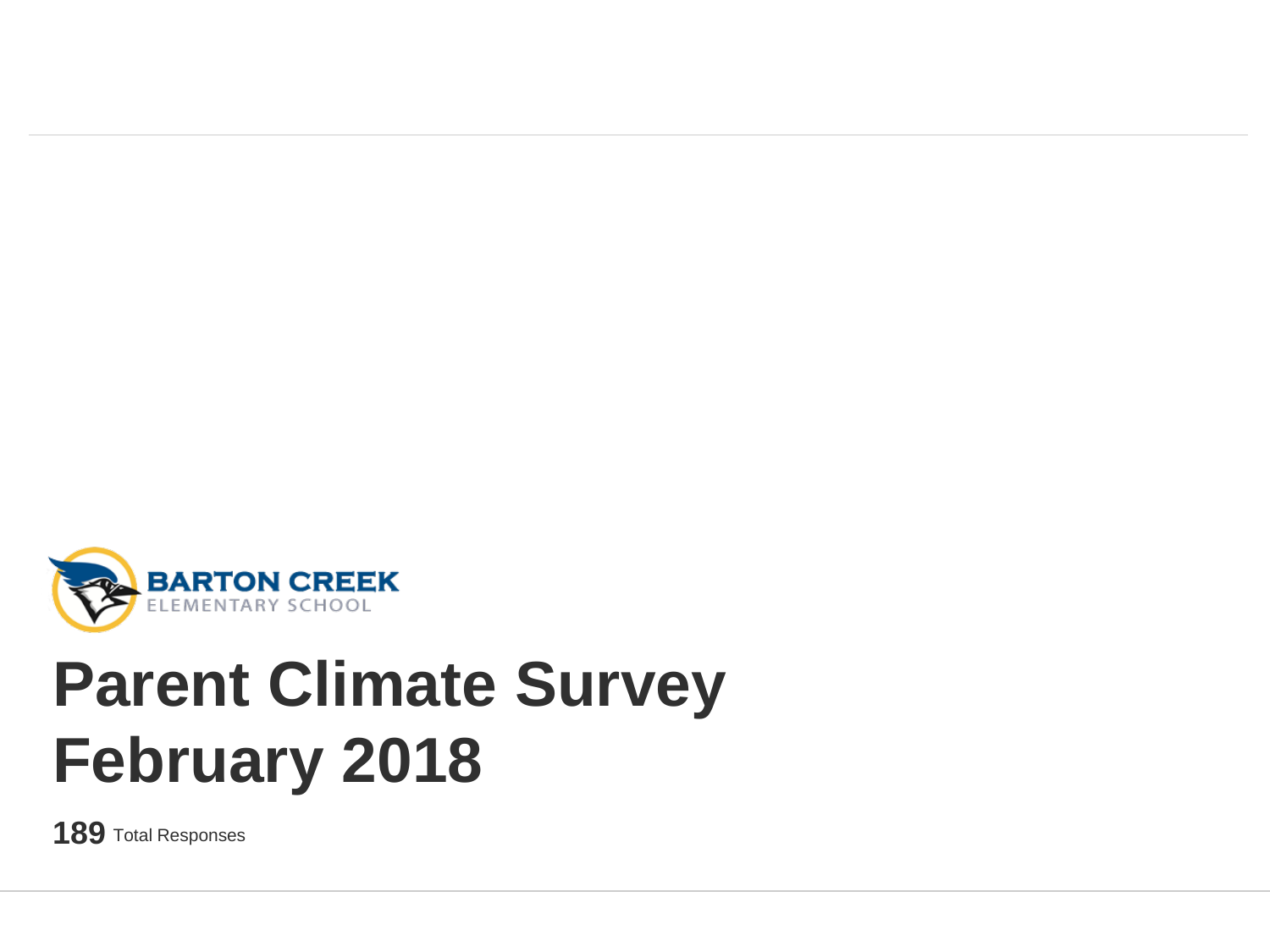### **What school does your child attend?**

Answered: 189 Skipped: 0

|                          | 100.0%                                             |                        |     |     |                                             |                            |     |     |     |     |             |  |
|--------------------------|----------------------------------------------------|------------------------|-----|-----|---------------------------------------------|----------------------------|-----|-----|-----|-----|-------------|--|
|                          |                                                    |                        |     |     |                                             |                            |     |     |     |     |             |  |
| 0%                       |                                                    | 10%                    | 20% | 30% |                                             | 40%                        | 50% | 60% | 70% | 80% | 100%<br>90% |  |
|                          | Barton Creek Elementary<br>Bridge Point Elementary |                        |     |     |                                             |                            |     |     |     |     |             |  |
| Cedar Creek Elementary   |                                                    |                        |     |     | Eanes Elementary<br>Forest Trail Elementary |                            |     |     |     |     |             |  |
|                          |                                                    | Valley View Elementary |     |     |                                             | Hill Country Middle School |     |     |     |     |             |  |
| West Ridge Middle School |                                                    |                        |     |     |                                             | Westlake High School       |     |     |     |     |             |  |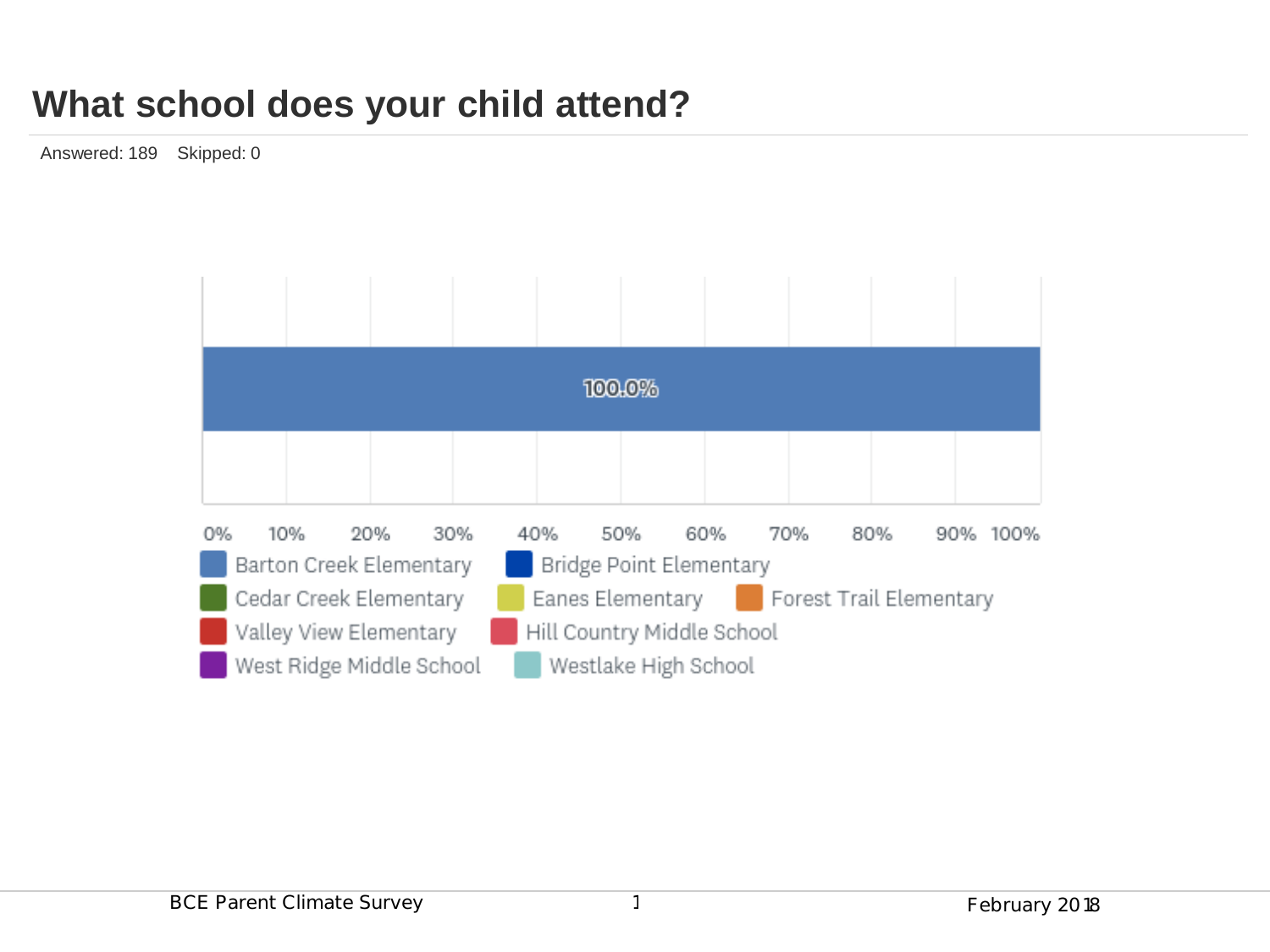**What grade would you give your school for how well it is educating your child? Please tell us what rating you would give the quality of your child's school.** On this scale, "A" represents outstanding, "C" is average and "F" is failing.

Answered: 187 Skipped: 2

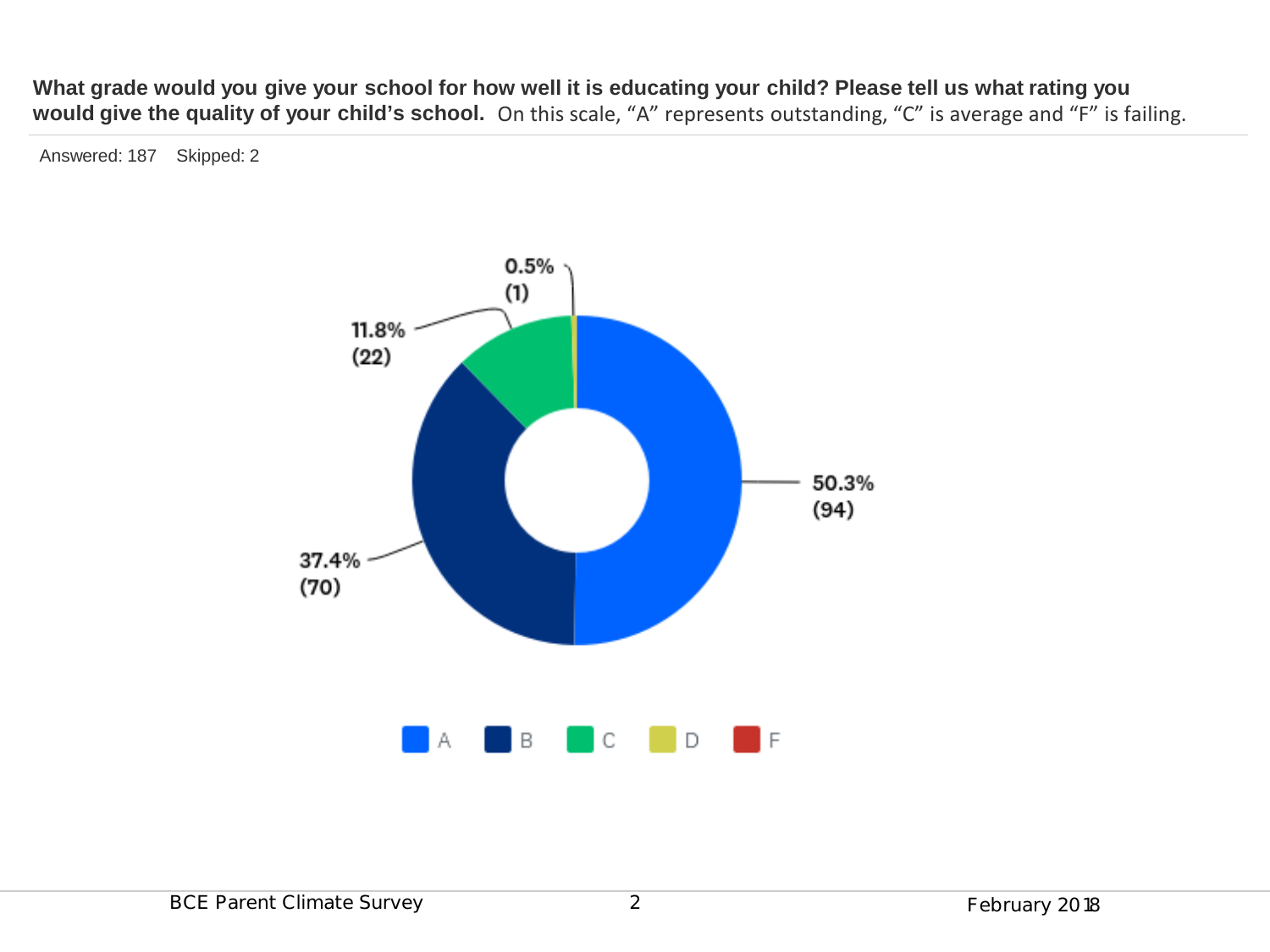#### **Academic Preparation**

Answered: 175 Skipped: 14



My child is being prepared to do well in the next grade level.

My child is receiving effective instruction for his or her abilities.

My child's teachers are high quality.

Teachers set high expectations for my child's learning.

The feedback teachers provide on homework helps my child to learn.

The feedback teachers provide on tests and quizzes helps my child to learn.

Teachers give me useful information about how to help my child do well in school.

> Classroom activities keep my child engaged in learning.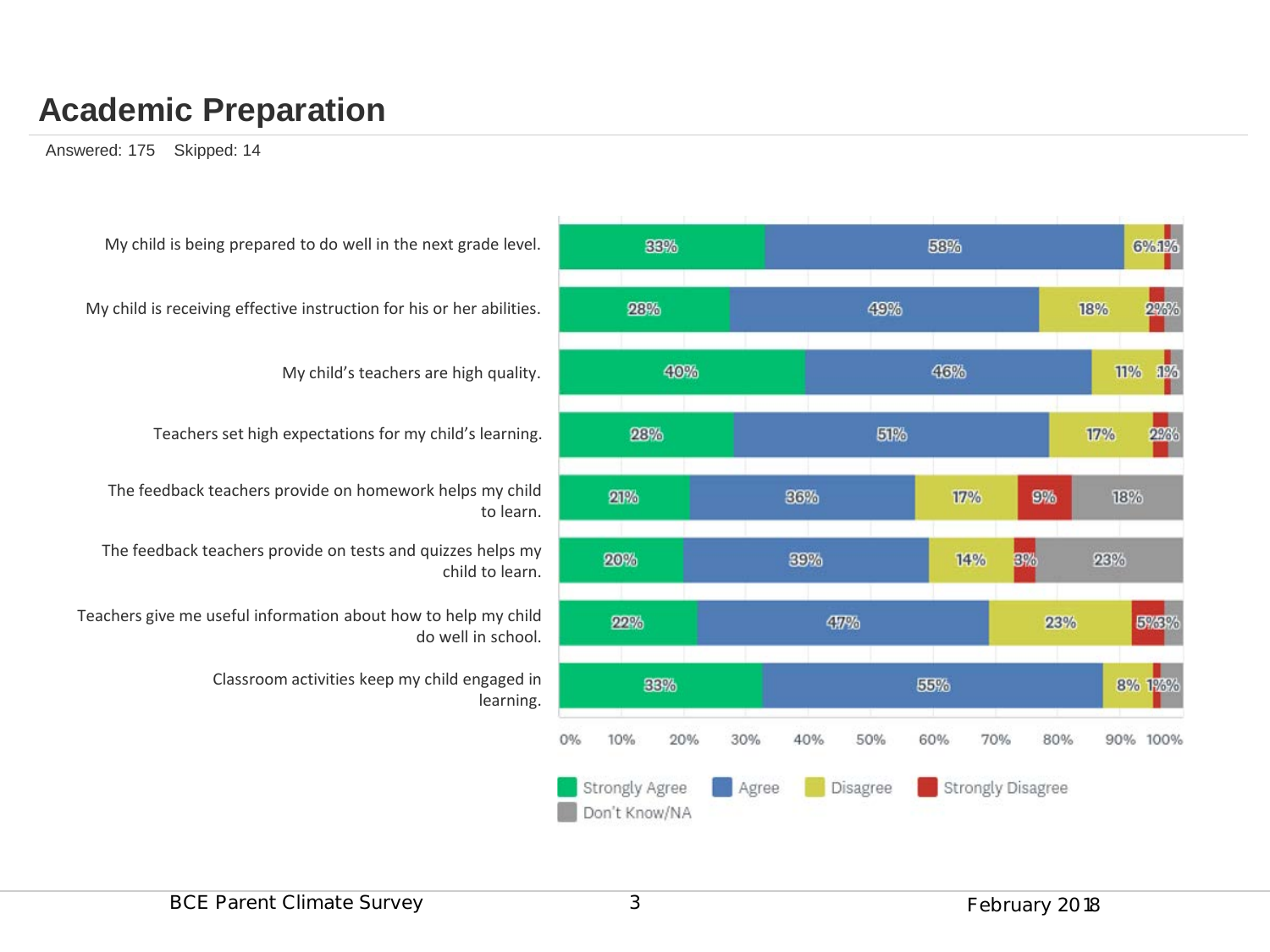### **Homework**

Answered: 174 Skipped: 15

I make sure my child does his or her homework every night.

The amount of homework my child receives is usually appropriate.

The homework my child receives usually helps provide appropriate practice and helps reinforce what he/she is learning.

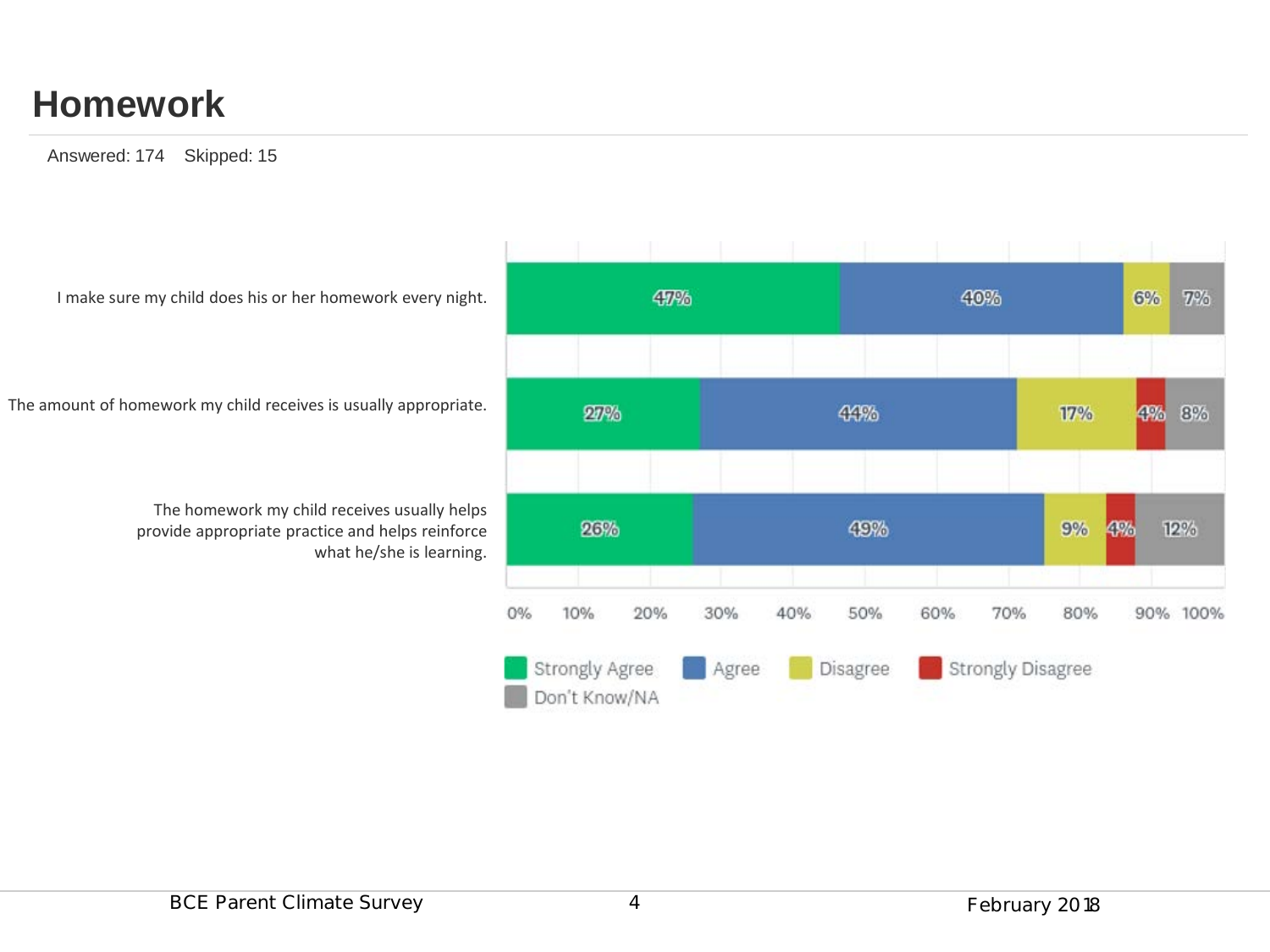### **Student Support**





My child's teachers know him/her as an individual.

My child is excited to go to school.

My child takes an interest in the activities (student clubs, sports, field trips, etc.) offered at this school.

My child is recognized for his/her efforts.

My child is provided opportunities to collaborate with other students.

My child is encouraged to do his/her best.

My child is provided individual attention when needed.

My child's teacher contacts me when my child needs additional support

Students at my child's school are treated fairly regardless of their backgrounds and differences.

There is a teacher, counselor or other staff member at school to whom my child can go for help with a school problem.

There is a teacher, counselor or other staff member at school to whom my child can go to for help with a personal problem.

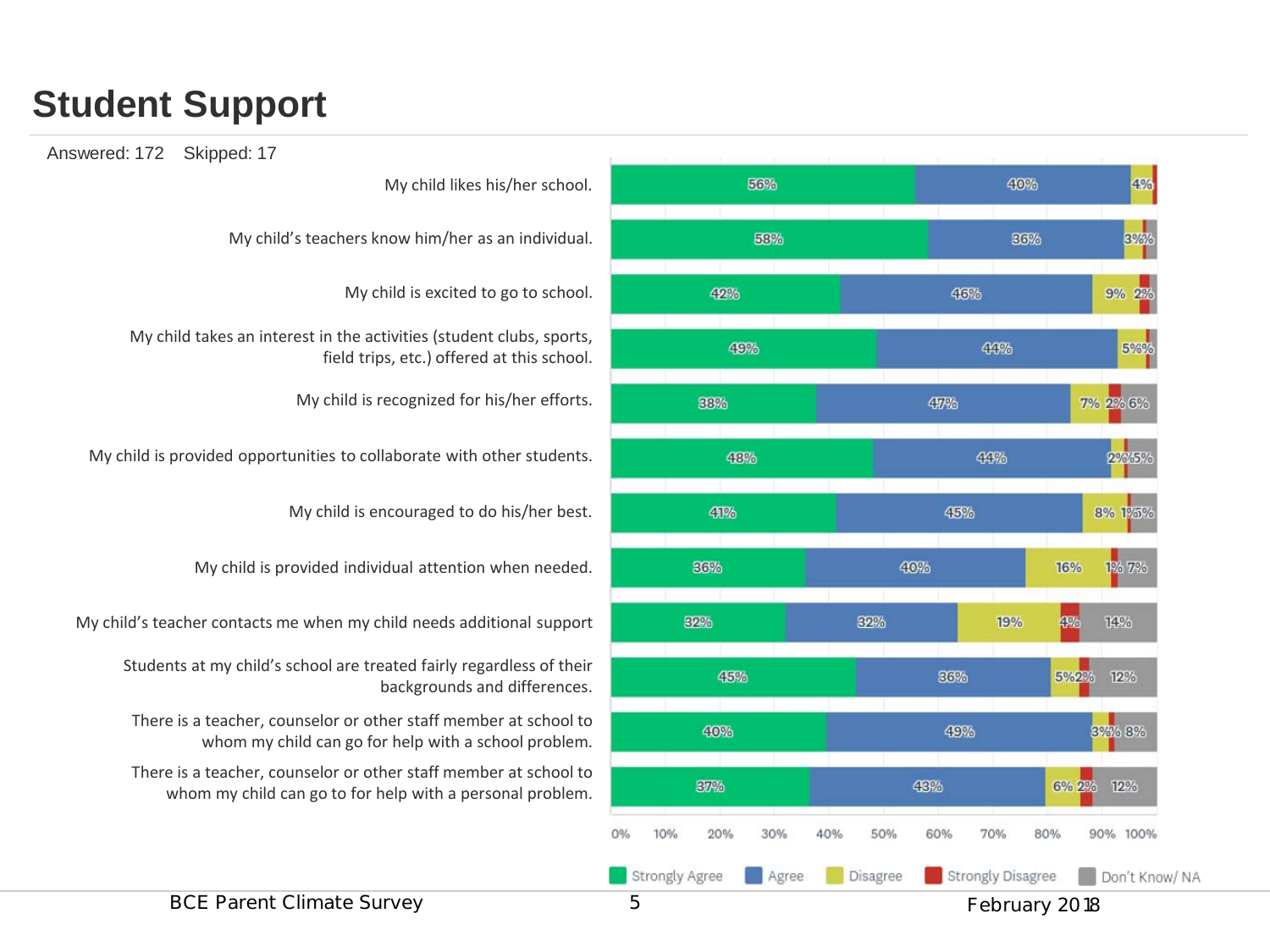### **School Leadership**

Answered: 166 Skipped: 23

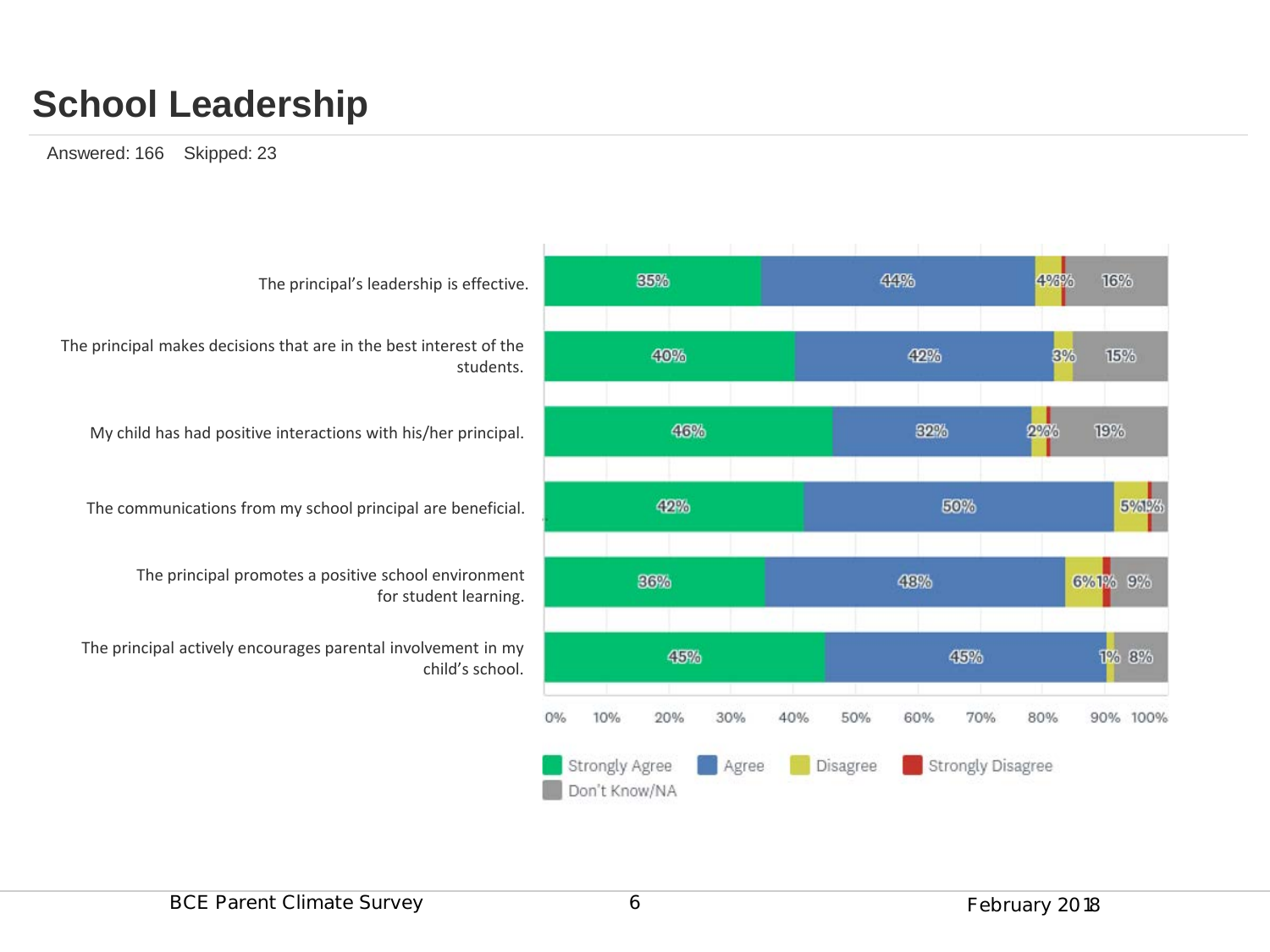#### **Have you had an issue to discuss with the principal or assistant principal this year?**

Answered: 164 Skipped: 25

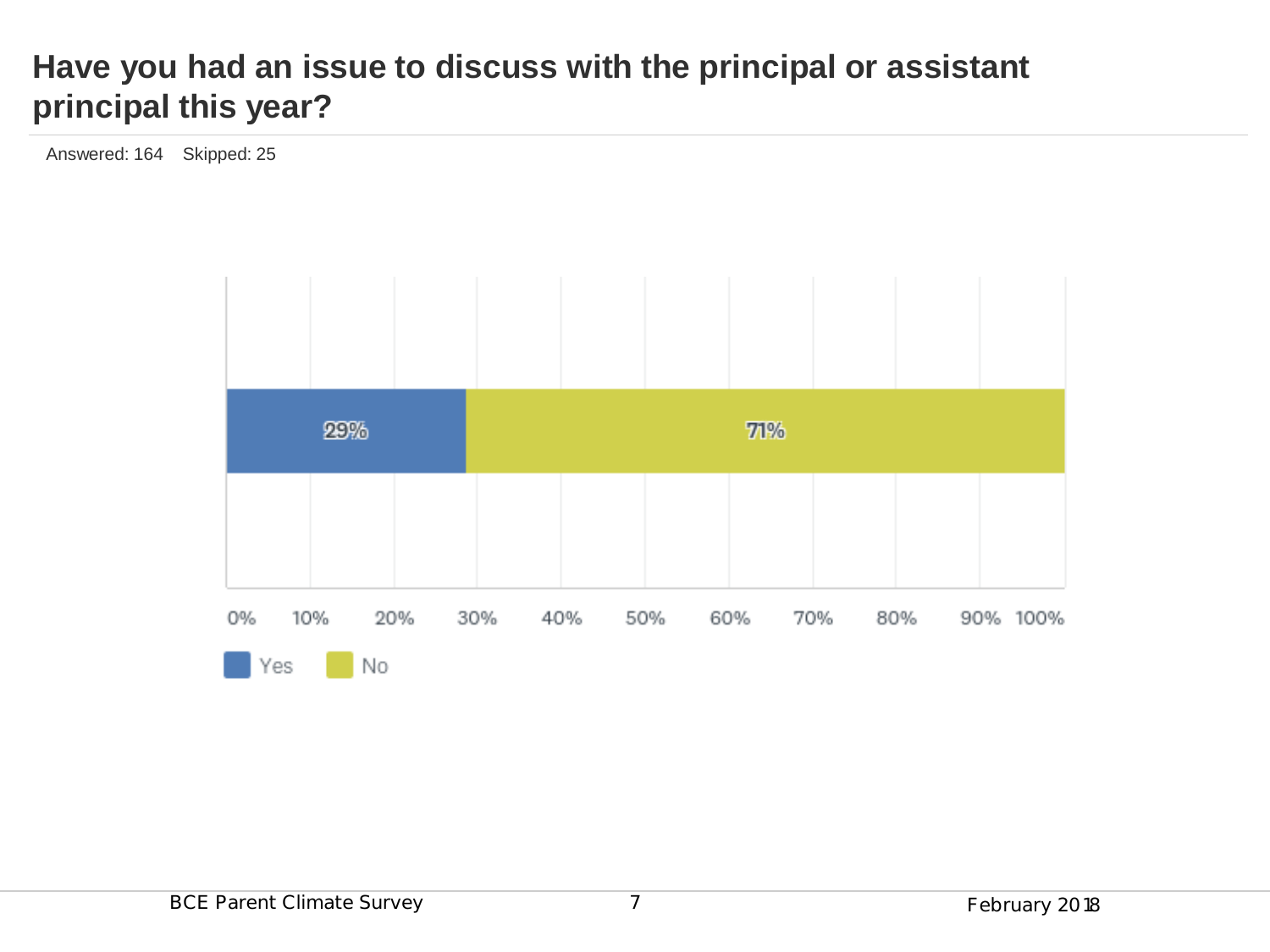#### **When I have had an issue to discuss with the principal or assistant principal he or she . . .**

Answered: 47 Skipped: 142

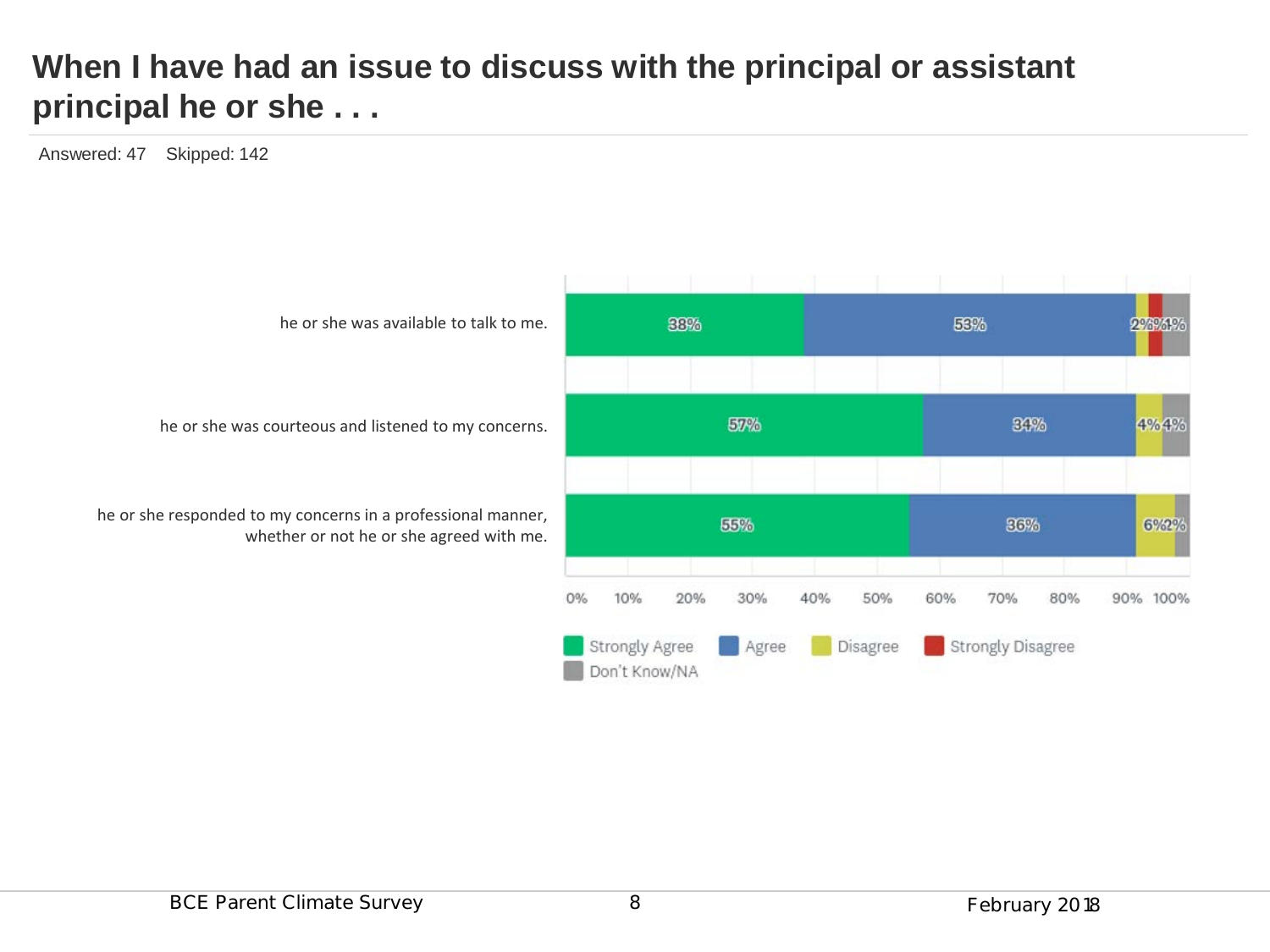### **Parent Engagement**

Answered: 163 Skipped: 26



I feel welcome in my child's school.

I am kept informed about what my child is learning in school.

I am kept informed about my child's grades.

I am kept informed about my child's behavior.

I am kept informed about activities like tutoring, after school programs, student performances, parent workshops and other events

My child's teachers are available to discuss my child's learning needs with me.

When I contact my child's teachers, I receive a professional response.

I am satisfied with the opportunities for me to be involved in my child's school.

I feel the parent education opportunities presented by my school are valuable.

I am satisfied with the information that I receive from Skyward Family Access.

The school's website is a good source for information.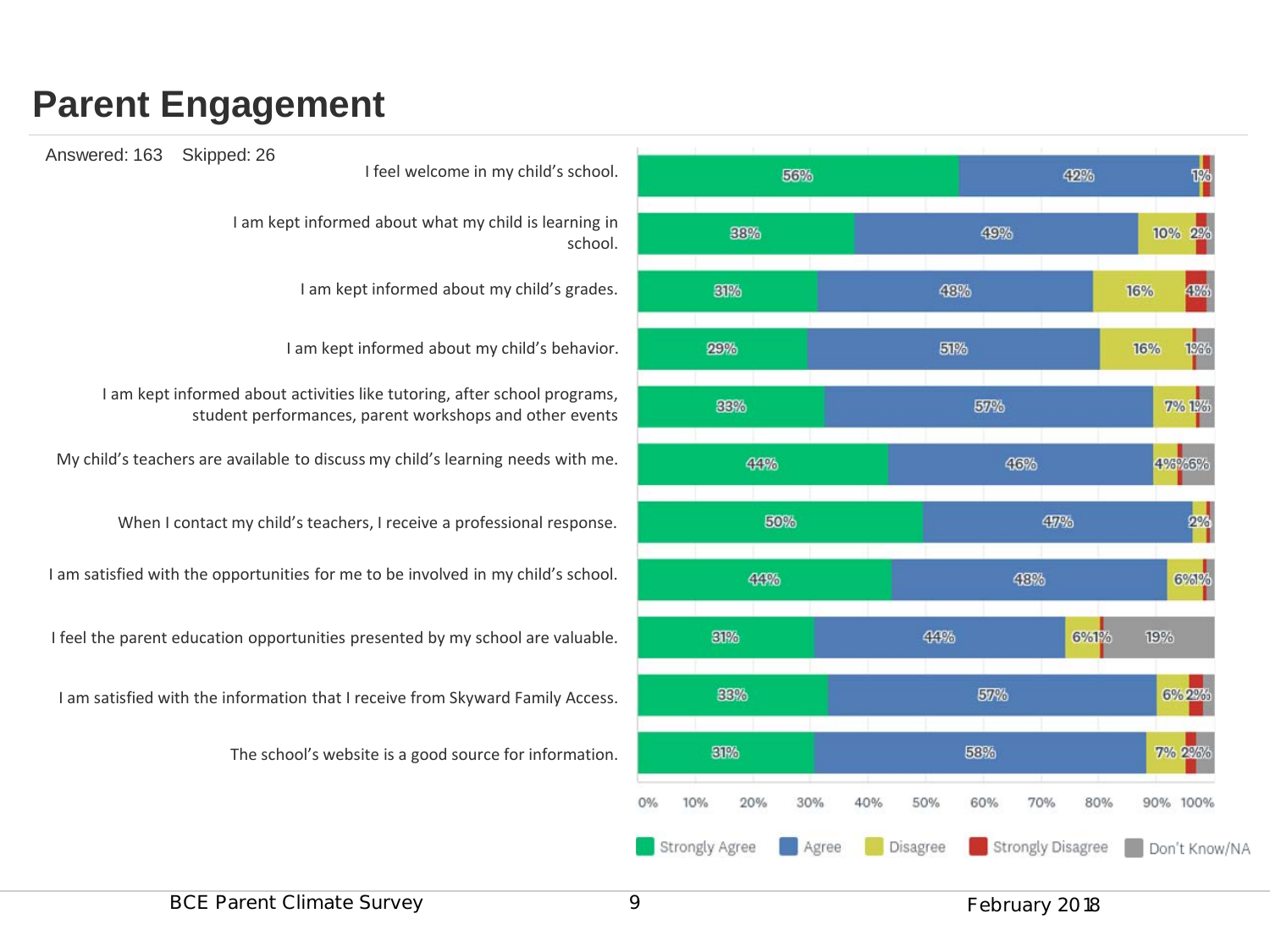## **Safety and Behavior**

#### Answered: 163 Skipped: 26

My child is safe at school. 32% My child is safe when riding the school bus. 19% Teachers and students respect one another at this school. 31% Discipline is fair and positive. When threatening behavior between students arises, 23% the school staff intervene appropriately. Students rarely say or do unkind things to each other at school. 12% Students rarely say or do unkind things to each other on the bus. 6% I feel the school's safety protocols and emergency plans 18% are effective and appropriate.  $O\%$ 10%

58% 4%%5% 6%1% 41% 33% 40% 55% 3%% 52% 5%2% 10% 33% 6%2% 37% 45% 20% 4% 20% 28% 18%  $2%$ 46% 48% 7% 2% 26% 20% 30% 40% 50% 70% 80% 90% 100% 60% Disagree Strongly Disagree Strongly Agree Agree Don't Know/NA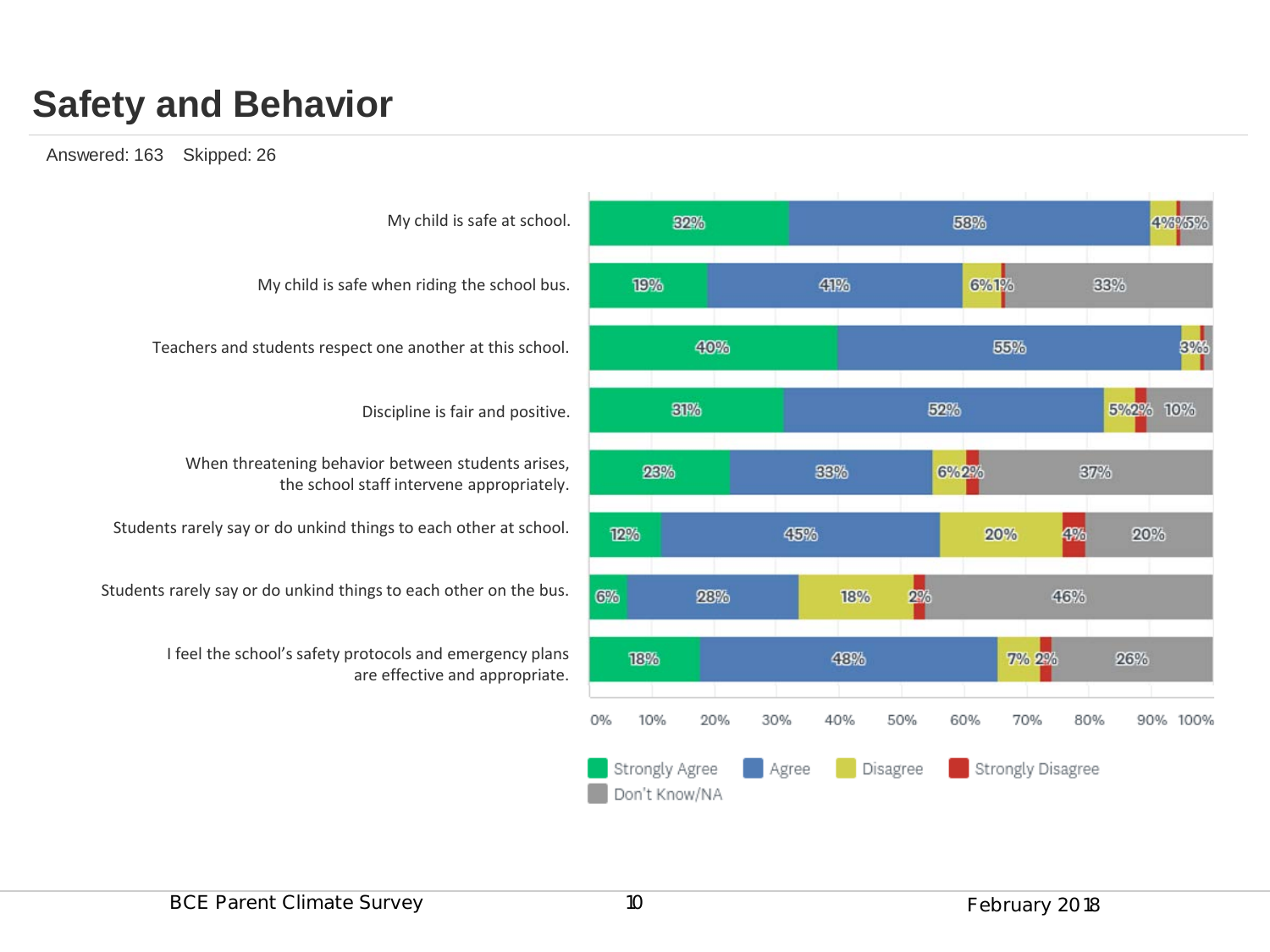### **School Operations**

Answered: 163 Skipped: 26



My child is provided the instructional materials and software needed for classes.

Students have access to computers and the internet at school for learning purposes.

The school librarian(s) help with my child's learning.

I feel my child's class size is appropriate.

My child's school counselors are beneficial (Help students with academic and career planning; help students address personal issues).

> The school nurse is essential (Attends to student health issues at school).

> > Healthy food is served in the cafeteria.

My child's school is clean and well-maintained (air conditioning and heat work, adequate lighting, grounds kept in order, etc.).

My child's school bus is on time most days.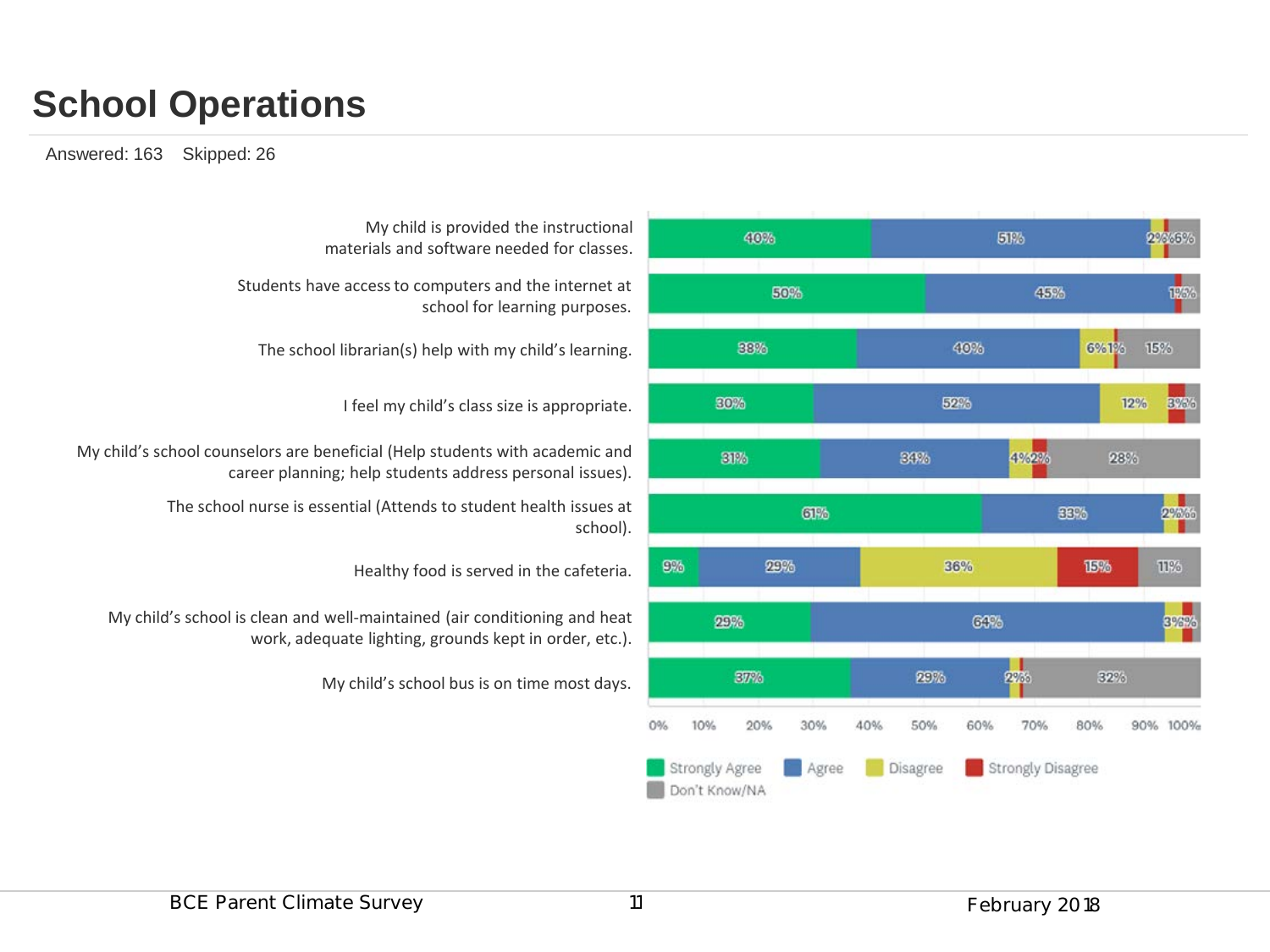### **How many children do you have attending a district school?**

Answered: 162 Skipped: 27

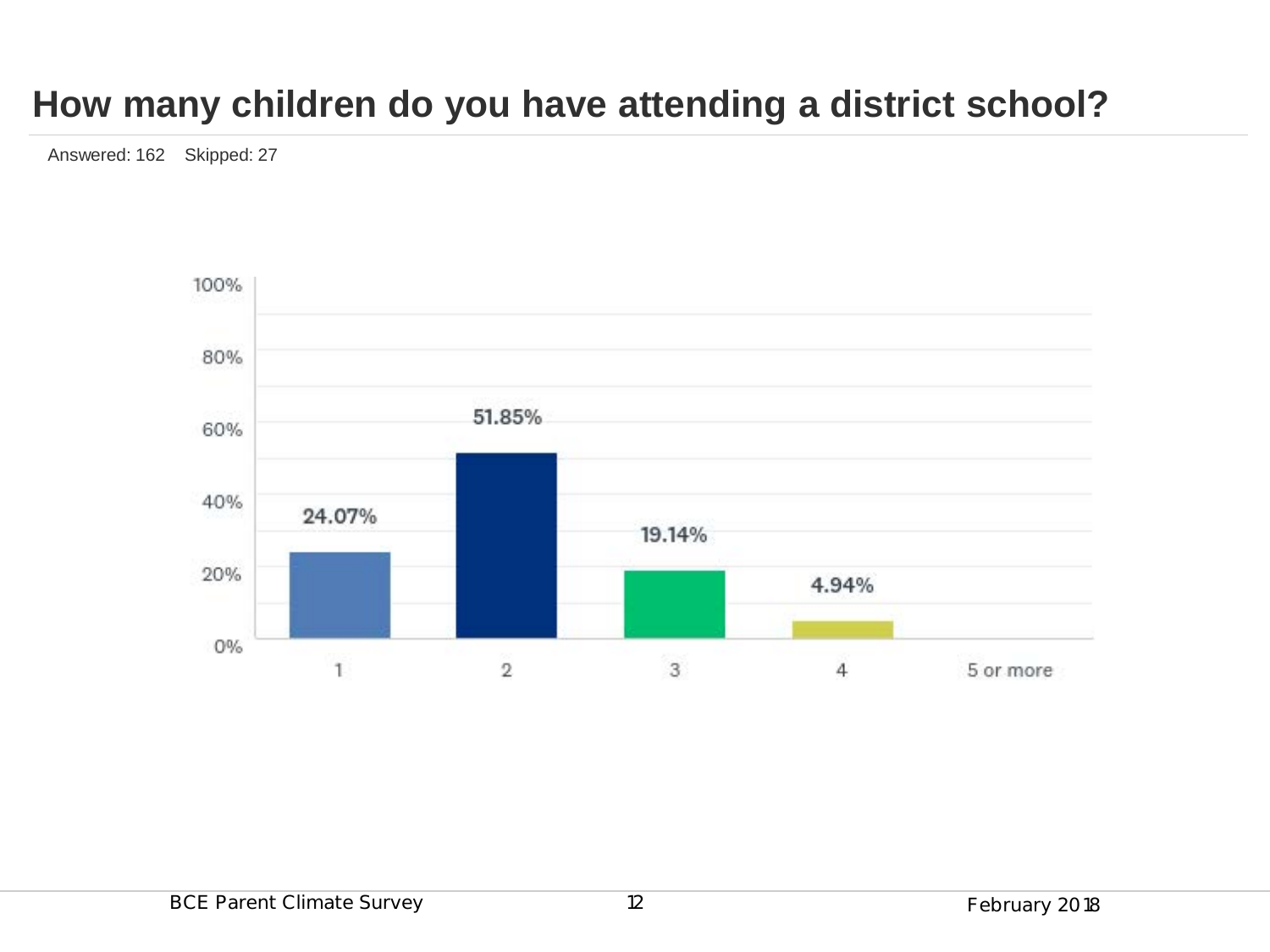#### **Please indicate the grade level of the child for whom you are responding.**

Answered: 162 Skipped: 27

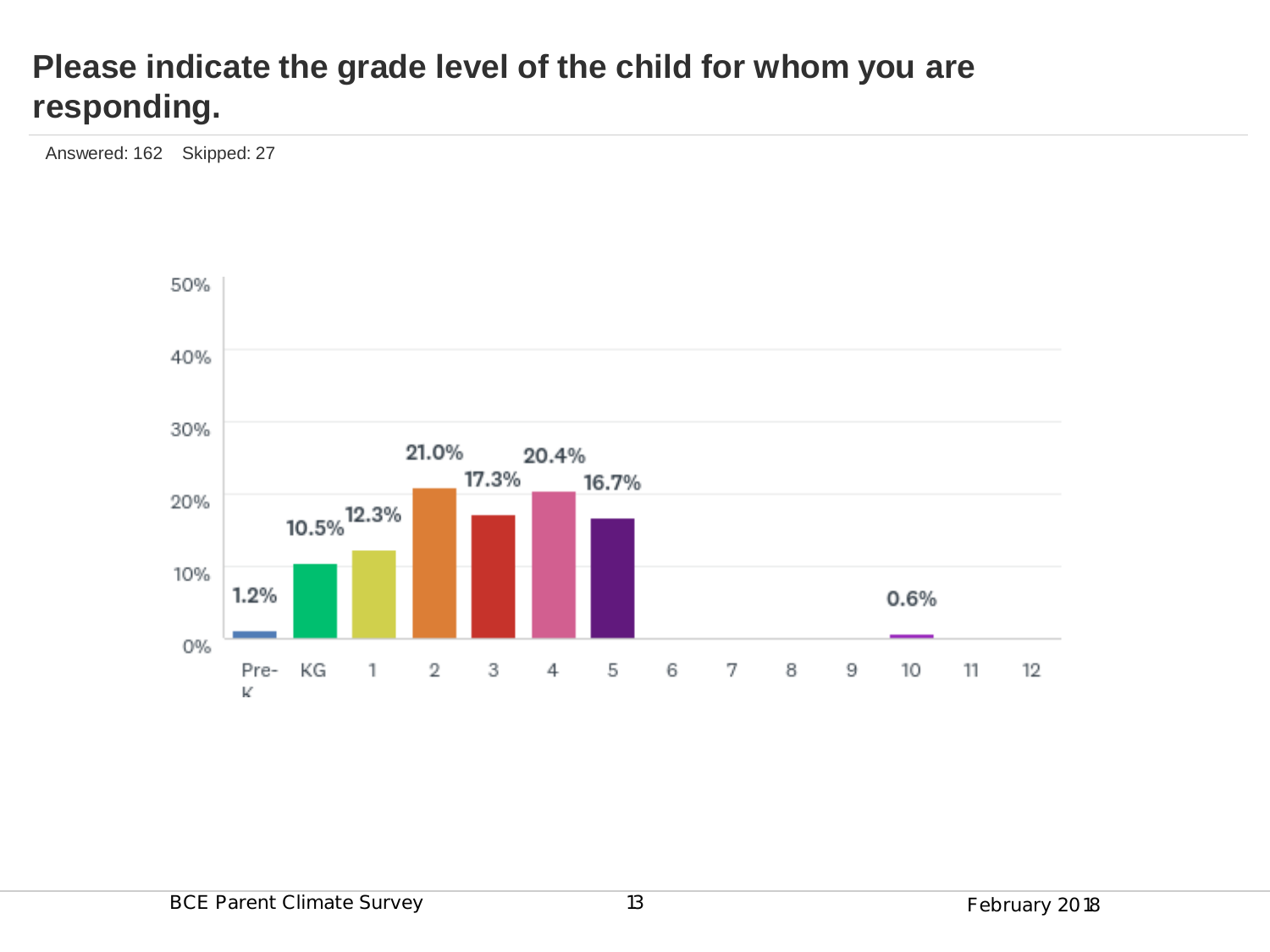#### **Does your child receive any of the following services at this school?**

Answered: 55 Skipped: 134